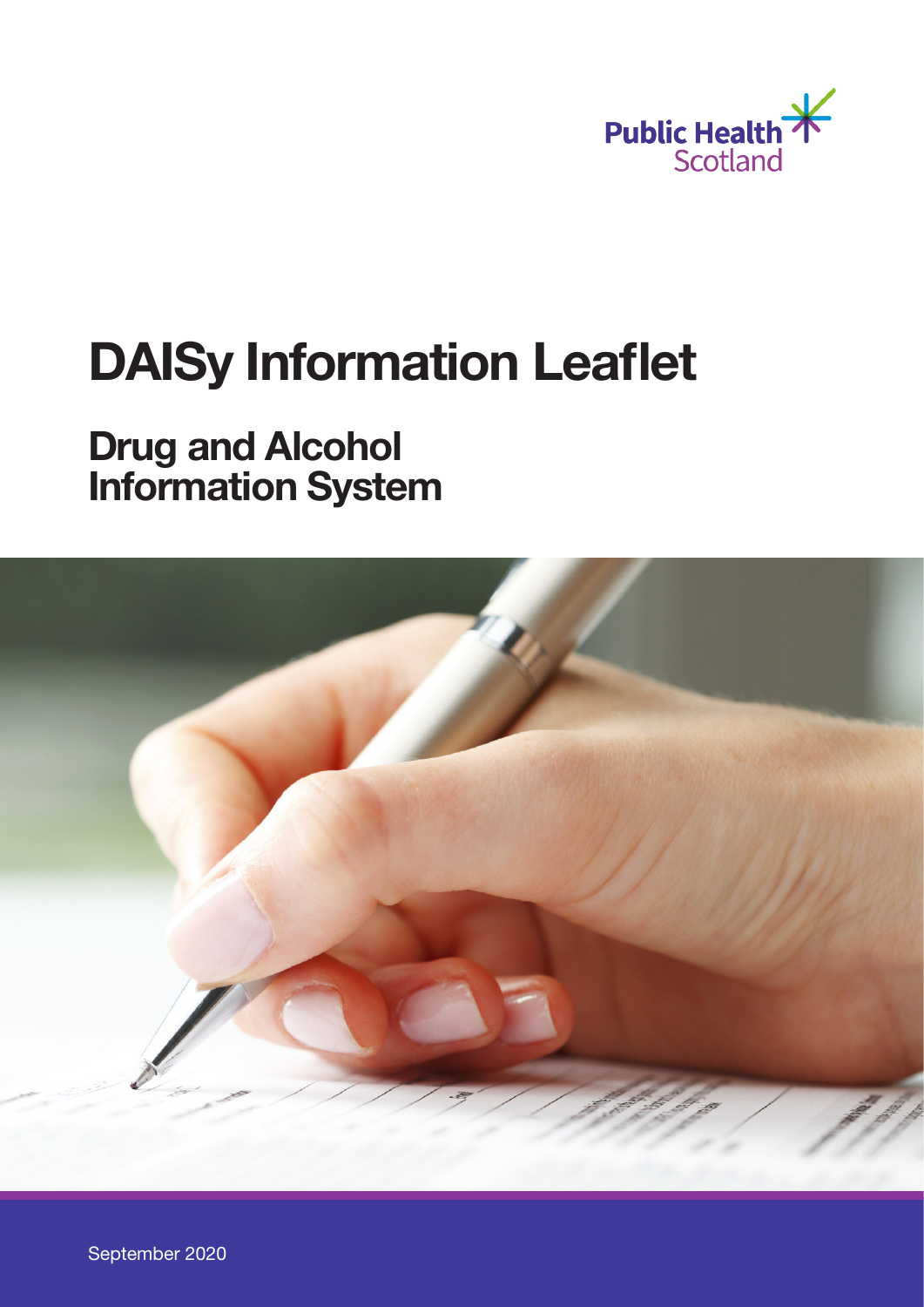# **Background**

This leaflet is for anyone who uses alcohol and drug treatment services. It explains about the information collected nationally in relation to drug and alcohol treatment services and the system used to hold this data. This leaflet has been put together by Public Health Scotland. We look after a variety of health information on behalf of NHS Scotland and other organisations.

### What is the Drug and Alcohol Information System (DAISy)

The Drug and Alcohol Information System (DAISy) is a national database which holds data relating to specialist drug and alcohol treatment from services across Scotland. This information will help us to monitor the treatments provided, understand the outcomes from treatment and improve the care that is provided in future.

# What data will DAISy hold?

Information about your treatment and recovery is recorded on the system by the service provider in order to help with your care. This includes some personal information such as your name, postcode, date of birth, sex and ethnic group.

#### Why do we need to collect and hold your personal information?

The personal information collected by your service provider is required to allow them to provide care directly to you. Within Public Health Scotland we may also use this information (with your personal identifiers removed) along with other information that we already hold to help us better understand the needs of people using drug and/or alcohol services. This helps us to plan services to provide you with the best quality health care.

#### Who can access the information held about me on DAISy?

Within Public Health Scotland, access to information which could identify patients is strictly controlled. We will not share information which could identify you to people not involved in your care.

Those involved in your care journey will be able to access your information directly from DAISy.